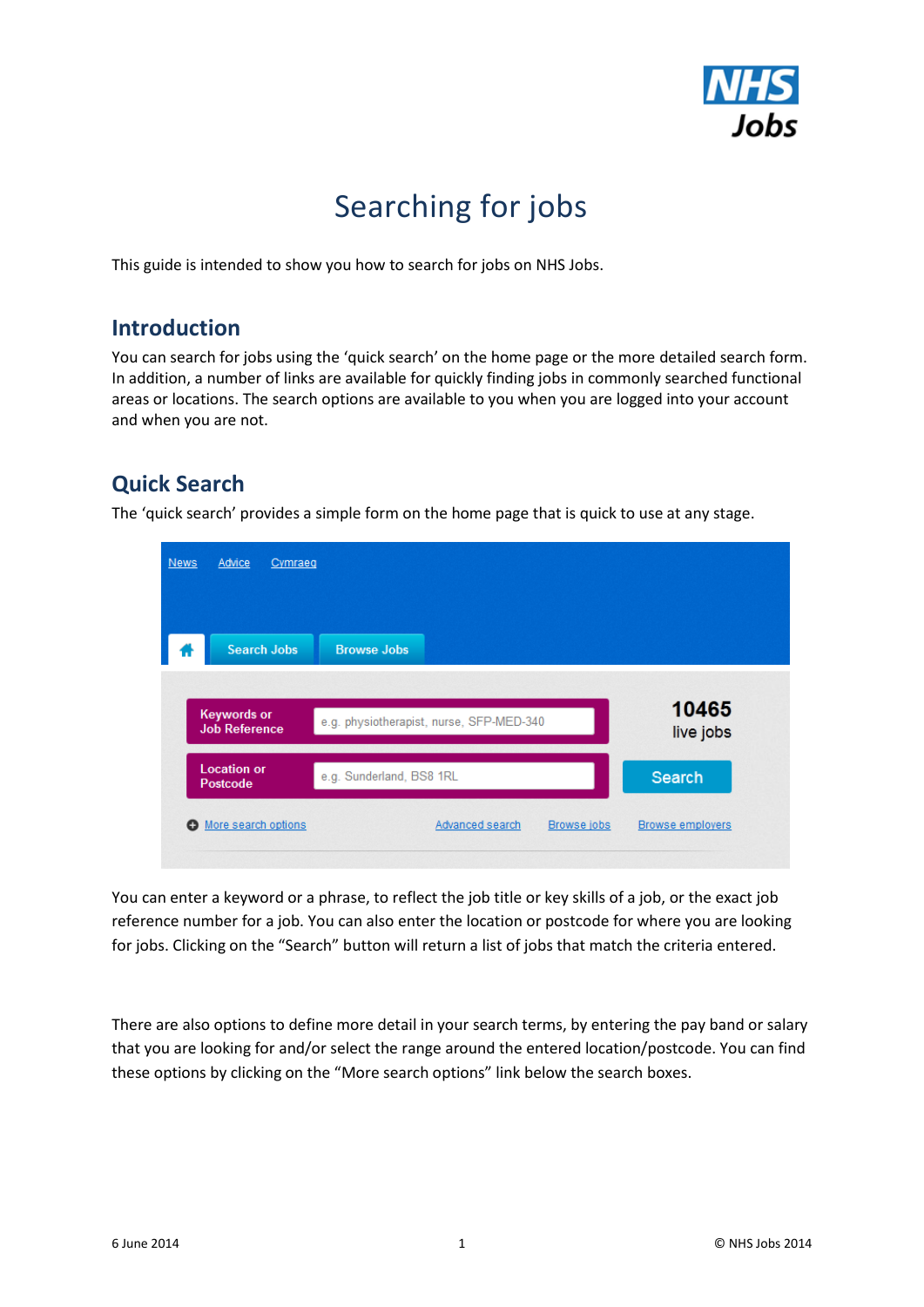

| <b>News</b> | Advice<br>Cymraeg                          |                                                                     |                         |
|-------------|--------------------------------------------|---------------------------------------------------------------------|-------------------------|
|             | <b>Search Jobs</b>                         | <b>Browse Jobs</b>                                                  |                         |
|             | <b>Keywords or</b><br><b>Job Reference</b> | e.g. physiotherapist, nurse, SFP-MED-340                            | 10465<br>live jobs      |
|             | <b>Location or</b><br>Postcode             | e.g. Sunderland, BS8 1RL                                            | Search                  |
|             | Any pay band                               | For this area + 10 miles<br>۰<br>Any salary<br>$\blacktriangledown$ | ۰.                      |
|             | Fewer search options                       | Advanced search<br><b>Browse jobs</b>                               | <b>Browse employers</b> |

### **Search Form**

The search form enables you to define more search terms or combine a number of search terms to focus the search on the jobs that you are looking for. Click on the "Search Jobs" tab at the top of the page to view the search form.

| <b>Recall Previous Search</b>                       | <b>New Search</b> |                             |                                                  |        |
|-----------------------------------------------------|-------------------|-----------------------------|--------------------------------------------------|--------|
| Keywords or Job Reference                           |                   | <b>Location or Postcode</b> | <b>Distance</b>                                  |        |
| e.g. physiotherapist, nurse, SFP-MED-340            |                   | e.g. Sunderland, BS8 1RL    | $\overline{\phantom{a}}$<br>This area + 10 miles | Search |
| Search in<br>● All ● Title ● Advert ● Job Reference |                   |                             |                                                  |        |
| Minimum Salary                                      | Maximum Salary    |                             |                                                  |        |

Initially this displays the most commonly used search terms for you to specify or select. You can enter one or more keywords, to reflect the job title or key skills of a job, or the exact job reference number for a job. You can select to restrict the keyword search to just the job title, the advert text or the job reference, using the option below the keywords search box.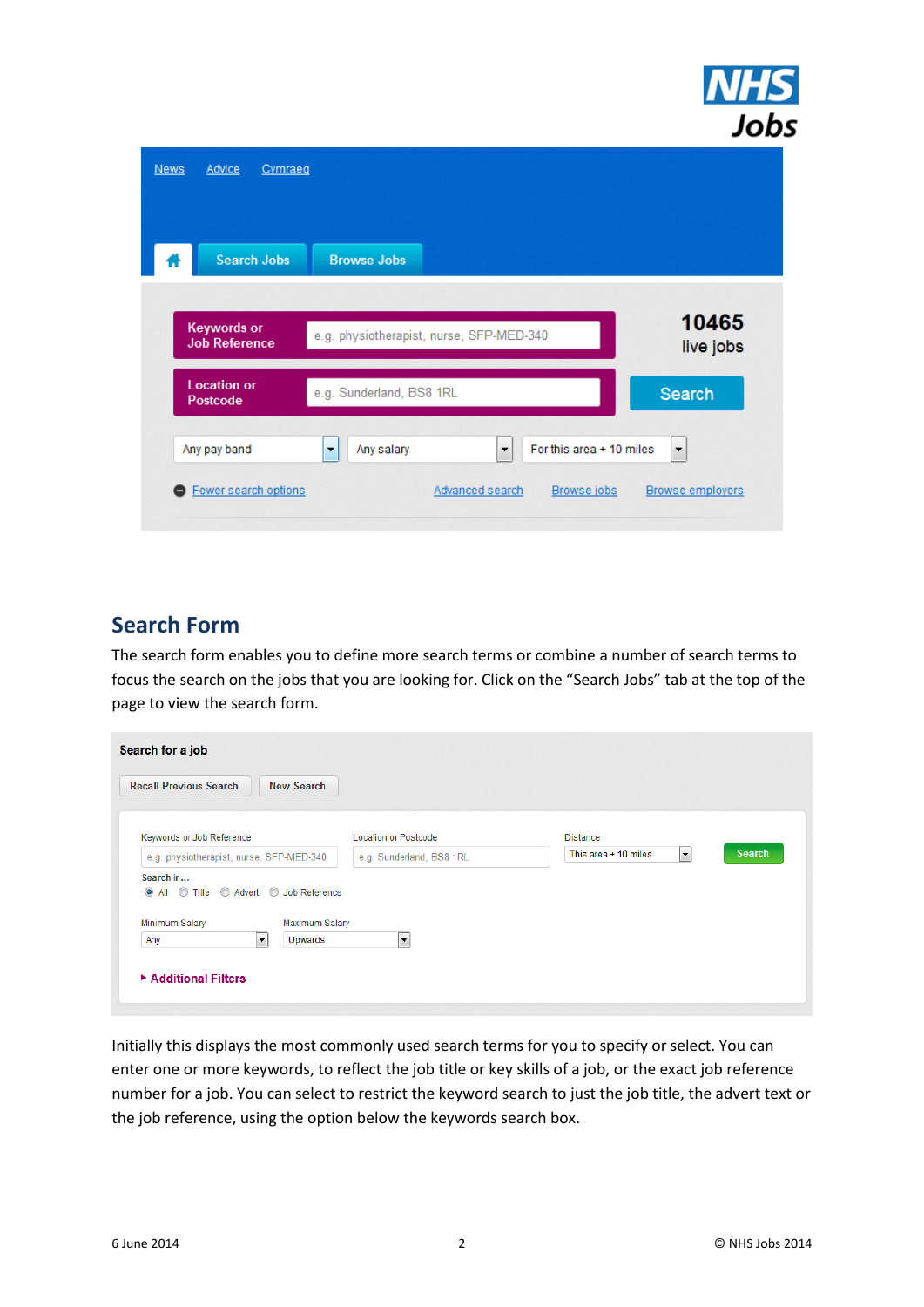

You can also enter the location or postcode for where you are looking for jobs and select the range around that location. You can also select a minimum and/or maximum salary for the job search to use.

Clicking on the "Additional Filters" link expands the page to display more search terms and selections that you can use.

| <b>TAdditional Filters</b>                                                                                                                                                                                                       |                                                                                                                                                |               |
|----------------------------------------------------------------------------------------------------------------------------------------------------------------------------------------------------------------------------------|------------------------------------------------------------------------------------------------------------------------------------------------|---------------|
| AfC pay band                                                                                                                                                                                                                     |                                                                                                                                                |               |
| $\Box$<br>Band 1<br>$\Box$<br>Band 2<br>Band 3<br>$\Box$<br>Band 4<br>$\Box$<br>Band 5<br>$\Box$<br>Band 6                                                                                                                       | $\Box$<br>Band 7<br>$\Box$<br>Band 8a<br>$\Box$<br>Band 8b<br>$\Box$<br>Band 8c<br>$\Box$<br>Band 8d<br>$\Box$<br>Band 9                       |               |
| Other pay band                                                                                                                                                                                                                   |                                                                                                                                                |               |
| $\Box$<br>Consultant<br>$\blacksquare$<br><b>Specialty Doctor</b><br>$\Box$<br><b>Foundation Doctor</b><br>$\Box$<br><b>Specialty Registrar</b>                                                                                  | $\Box$<br>Doctor - Other<br>VSM (Very Senior Manager)<br>Г<br>$\Box$<br>Other                                                                  |               |
| Staff group                                                                                                                                                                                                                      |                                                                                                                                                |               |
| $\Box$<br>Administrative & Clerical<br>П<br>Allied Health Professionals<br>$\Box$<br><b>Additional Clinical Services</b><br>$\Box$<br>Additional Professional Scientific & Technical<br>$\Box$<br><b>Estates &amp; Ancillary</b> | $\Box$<br><b>Healthcare Scientists</b><br>П<br><b>Medical &amp; Dental</b><br>E<br>Nursing & Midwifery Registered<br>$\Box$<br><b>Students</b> |               |
| Job type                                                                                                                                                                                                                         |                                                                                                                                                |               |
| E<br>Permanent<br>$\Box$<br><b>Fixed term</b><br>Π<br>Ad Hoc<br>$\Box$<br>Bank<br>$\Box$<br>Honorary                                                                                                                             | $\Box$<br>Locum<br>$\Box$<br>Voluntary<br>$\blacksquare$<br>Secondment<br>$\Box$<br>Training<br>$\Box$<br>Apprenticeship                       |               |
| Employer name or site                                                                                                                                                                                                            |                                                                                                                                                |               |
| Jobs posted<br>Anytime<br>$\blacktriangleright$ or within the last ?<br>Do not search (exclude results containing)                                                                                                               | days<br>Any part of the job advert<br>$\blacktriangledown$                                                                                     |               |
| <b>Additional settings</b>                                                                                                                                                                                                       |                                                                                                                                                |               |
| Suitable for newly qualified applicants                                                                                                                                                                                          |                                                                                                                                                | <b>Search</b> |
|                                                                                                                                                                                                                                  |                                                                                                                                                |               |

These include pay band, staff group and job type selections. You can restrict the numbers of jobs found by the search by selecting a shorter time period for 'Jobs posted' or by including terms to exclude in the 'Do not search'.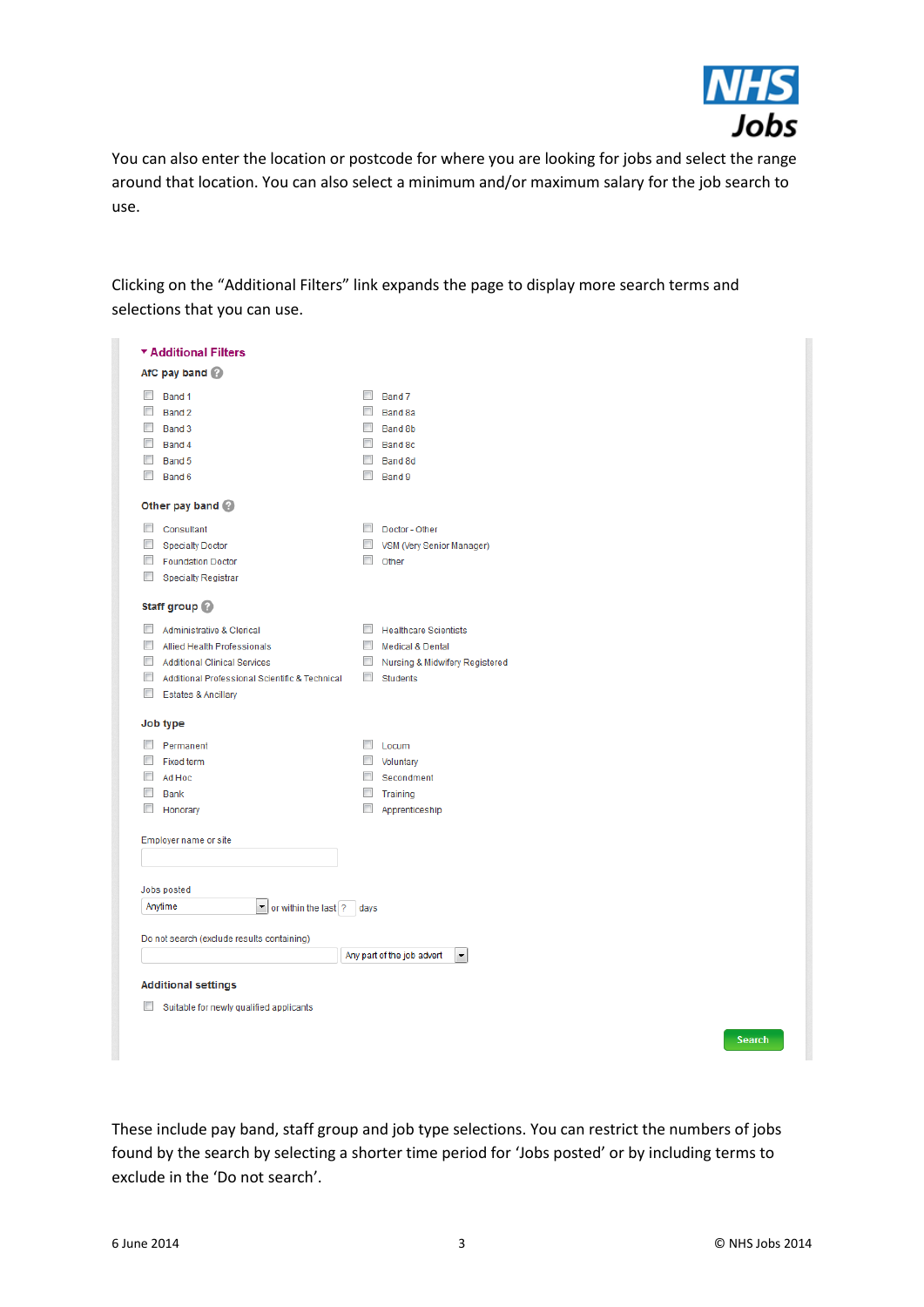

## **Browse Jobs**

Click on the "Browse Jobs" tab at the top of the page to view the 'Browse' page. 'Browse' jobs provides groups of links for quickly performing a search for jobs by employer, category or location.



Selecting a region on the map or from the list of regions displays a list of the employing organisations with jobs in that region. From the list of employing organisations you can view information about the organisation, through the link on the organisation name, or view the jobs available from that organisation, through the 'View jobs from this employer' link.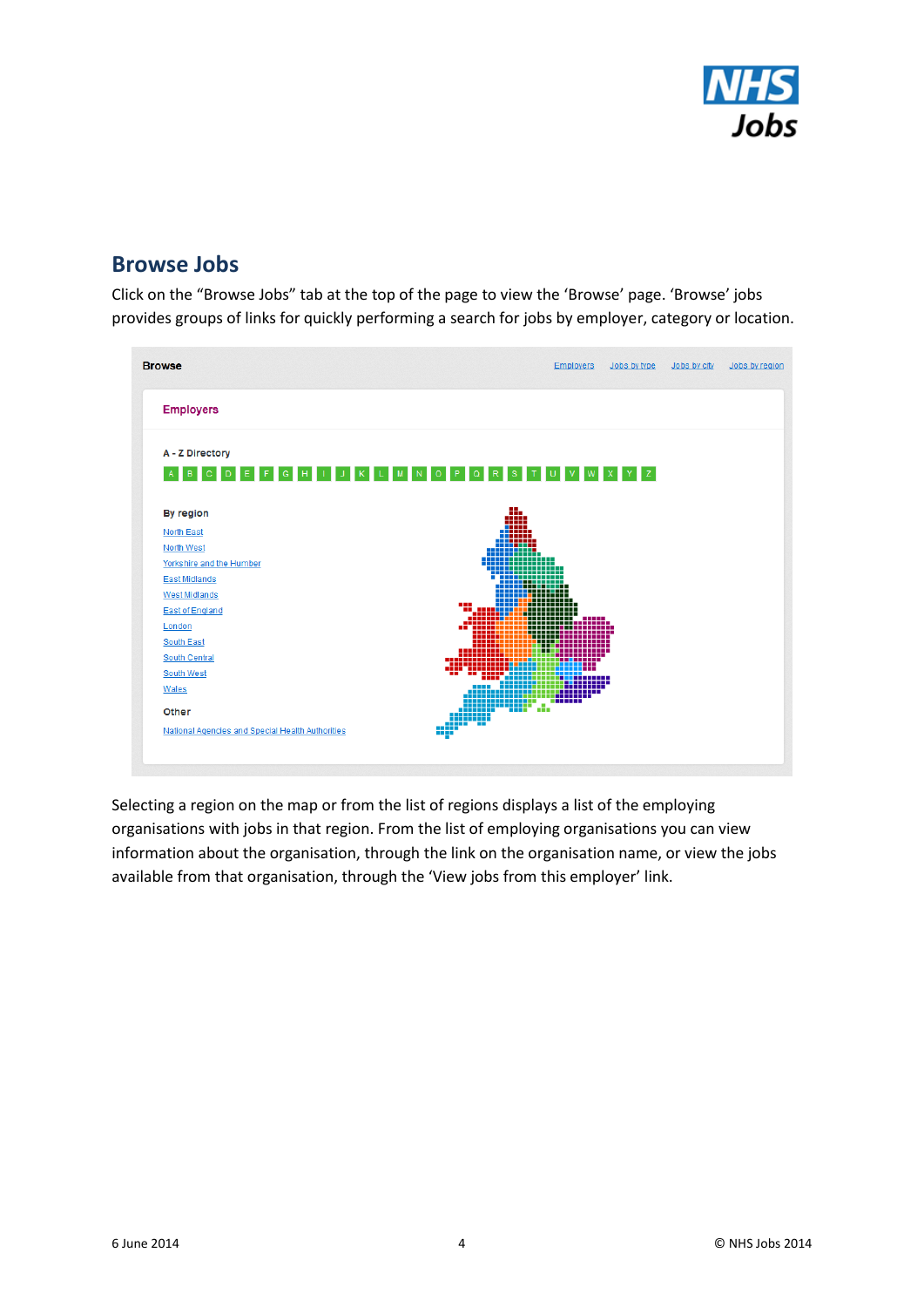

| <b>Yorkshire and the Humber</b>                                                       |                                               |  |
|---------------------------------------------------------------------------------------|-----------------------------------------------|--|
| <b>Airedale NHS Foundation Trust</b>                                                  |                                               |  |
| Airedale General Hospital                                                             |                                               |  |
| Steeton                                                                               |                                               |  |
| <b>Keighley</b>                                                                       |                                               |  |
| <b>BD20 6TD</b>                                                                       |                                               |  |
| <b>UK</b>                                                                             |                                               |  |
| 01535 294864                                                                          |                                               |  |
| View jobs from this employer                                                          |                                               |  |
|                                                                                       | <b>Barnsley Hospital NHS Foundation Trust</b> |  |
|                                                                                       |                                               |  |
|                                                                                       |                                               |  |
|                                                                                       |                                               |  |
|                                                                                       |                                               |  |
| 118, Gawber Road<br><b>Barnsley</b><br>South Yorkshire<br><b>S75 2EP</b><br><b>UK</b> |                                               |  |

Click on the link for a type of job, for a city or for a region, to view the jobs available in each of these categories.

| Jobs by type                                                                                                                                             |                                                                                                                                                               |                                                                                                                                 |                                                                                              |
|----------------------------------------------------------------------------------------------------------------------------------------------------------|---------------------------------------------------------------------------------------------------------------------------------------------------------------|---------------------------------------------------------------------------------------------------------------------------------|----------------------------------------------------------------------------------------------|
| <b>Administrative &amp; Clerical</b><br>Allied Health Professional<br>Apprenticeships<br><b>Biomedical Science</b><br><b>Clinical Services</b><br>Dental | <b>Estates &amp; Ancillary</b><br><b>Healthcare Assistant</b><br><b>Healthcare Scientists</b><br><b>Healthcare Scientist Trainees</b><br>Medical<br>Midwifery | <b>Nursing</b><br><b>Occupational Therapy</b><br>Pharmacy<br>Physiotherapy<br>Professional Scientific & Technical<br>Psychology | Radiography<br>Speech & Language Therapy<br><b>Students</b><br>Executive jobs<br>Doctor jobs |
| Jobs by city                                                                                                                                             |                                                                                                                                                               |                                                                                                                                 |                                                                                              |
| Birmingham<br><b>Brighton</b><br><b>Bristol</b><br>Cambridge<br>Cardiff<br>Chester                                                                       | Coventry<br>Exeter<br>Leeds<br>Leicester<br>London<br>Liverpool                                                                                               | <b>Maidstone</b><br>Manchester<br>Newcastle<br>Newport<br>Norwich<br>Nottingham                                                 | Oxford<br>Portsmouth<br>Sheffield<br>Southampton<br>Swansea<br>Wrexham                       |
| Jobs by region                                                                                                                                           |                                                                                                                                                               |                                                                                                                                 |                                                                                              |
| <b>East of England</b><br><b>East Midlands</b><br>London                                                                                                 | North East<br><b>North West</b><br>South Central                                                                                                              | South East<br><b>South West</b><br>Wales                                                                                        | <b>West Midlands</b><br>Yorkshire and the Humber<br>Other                                    |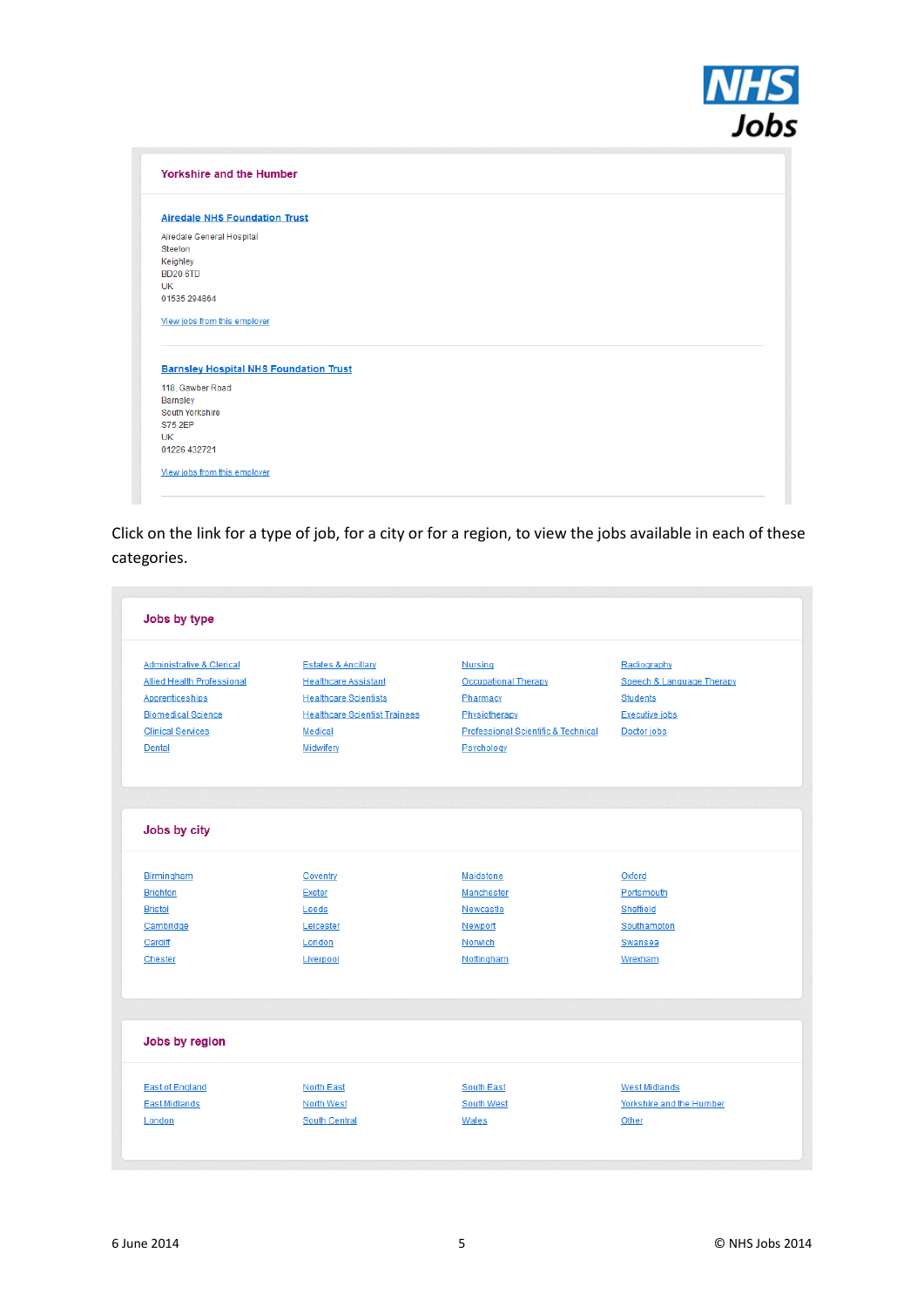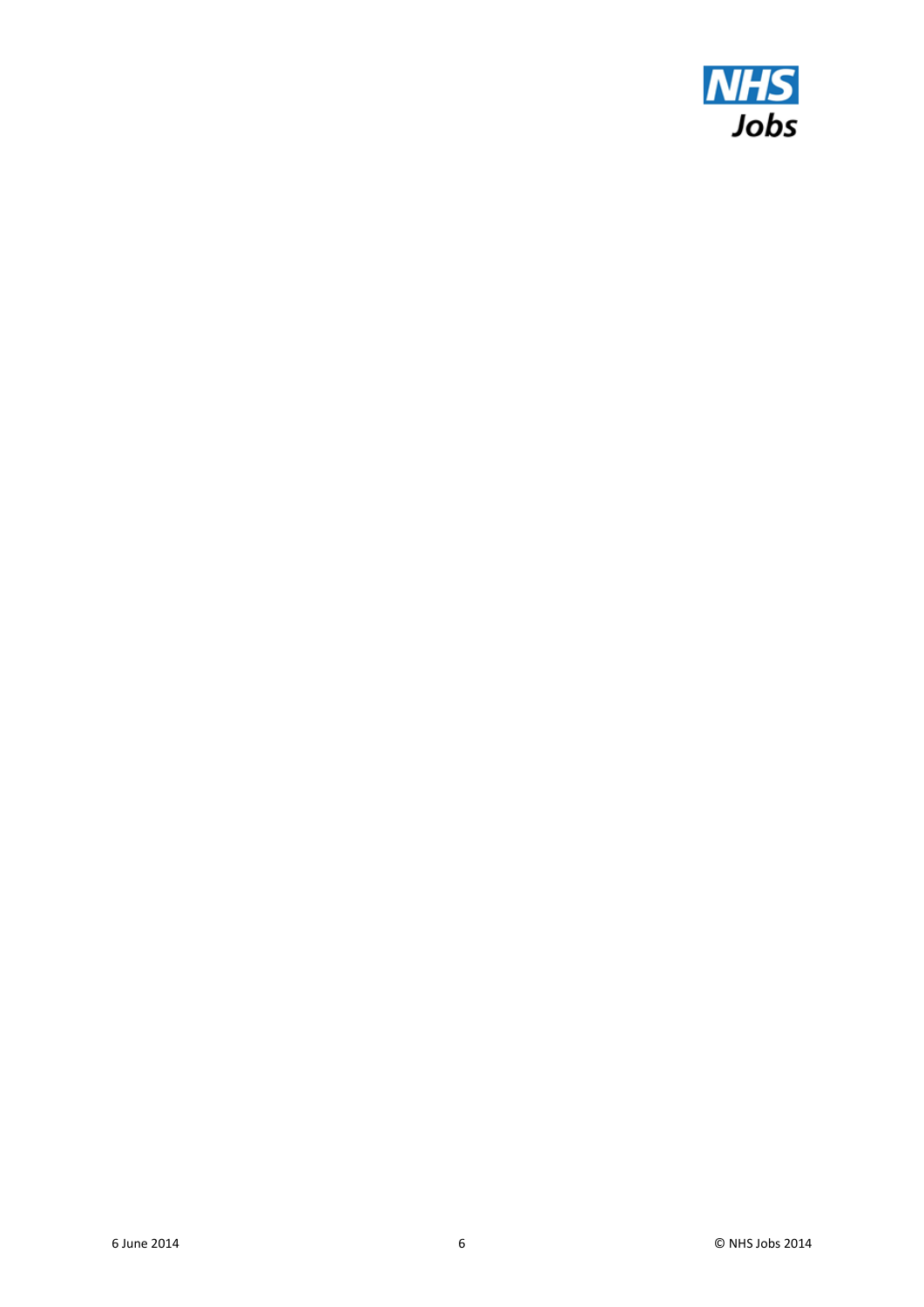

# **Guidance on searching for jobs**

If you are clear about what you are looking for, make the most of the search tools available and quickly identify those jobs that are relevant to you.

#### **Detailed search**

The detailed search form lets you search using the following criteria:

#### **Job title**

This is a simple way to start your search, looking for words in the job title only although words like 'manager' may return many matches.

#### **Skills**

This will search all the description text in the job advert itself and can be a useful way of refining your search – especially if there are specific skills you know you want to make use of.

#### **Location**

How specific you are is up to you. Remember you can search around a location by choosing a radius of up to 50 miles. To suggest more than one location simply separate the words with a comma or try searching by an employer. Employers who are set up on NHS Jobs can be found via the 'Employers list'.

#### **Salary**

Some positions will not indicate an actual salary although information on the NHS Careers websites can give you an indication of what you might expect.

#### **Job type**

This is in relation to contractual arrangements being offered i.e. permanent, fixed term or temporary.

#### **Staff group**

This is a simple way to ensure your search covers the right sphere of work, such as 'admin and clerical' or 'nursing and midwifery'.

#### **Search for a specific employer**

Depending on your circumstances you may wish to search for vacancies available with a specific employer. If you go to the 'Employers list' this opens up a list of employers either alphabetically or by a specific region. Choose your region to see a list of employers and click 'View jobs from this employer'. You can also specify an employer's name on the detailed search form.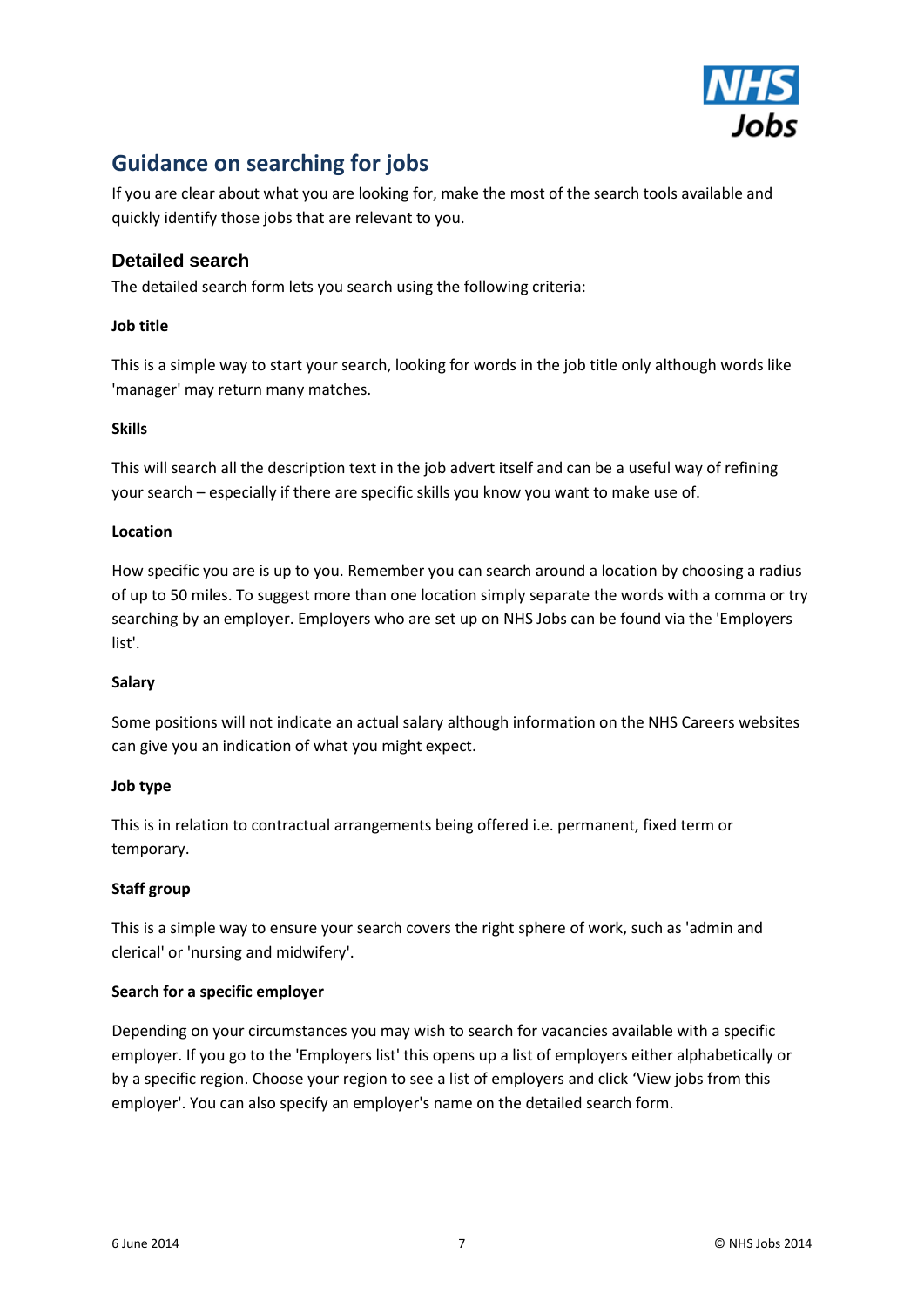

When you are presented with search results, you can quickly refine your search with the filter terms and checkboxes on the left-hand side.

| <b>Selected filters</b>                                                       |
|-------------------------------------------------------------------------------|
| ▼ Distance                                                                    |
| This area + 10 miles                                                          |
| ▼ Salary range                                                                |
| $\overline{\phantom{a}}$<br>£0-£10,000(1)                                     |
| $\Box$<br>£10,000 - £20,000 (0)                                               |
| $\Box$<br>£20,000 - £30,000 (6)<br>Q                                          |
| £30,000 - £40,000 (0)<br>$\mathcal{L}_{\mathcal{A}}$<br>£40,000 - £50,000 (0) |
| $\Box$<br>£50,000 - £60,000 (0)                                               |
| $\Box$<br>£60,000 - £70,000 (0)                                               |
| □<br>£70,000 - £80,000 (0)                                                    |
| П<br>£80,000 - £90,000 (0)                                                    |
| $\Box$<br>£90,000 - £100,000 (0)                                              |
| $\Box$<br>£100,000 + (1)                                                      |
| ► Staff group                                                                 |
| ▼ AfC pay band                                                                |
| $\Box$ Band 1 (0)                                                             |
| n<br>Band 2 (0)                                                               |
| Q<br>Band 3 (0)                                                               |
| $\Box$ Band 4 (0)                                                             |
| $\Box$ Band 5 (1)                                                             |
| <b>Band 6 (5)</b>                                                             |
| Band 7 (0)                                                                    |
| Band 8a (0)                                                                   |
| Band 8b (0)                                                                   |
| <b>Band 8c (0)</b><br>Band 8d (0)                                             |
| Band 9 (0)                                                                    |
|                                                                               |
| ▶ Other pay band                                                              |
| ▼ Job type                                                                    |

You can narrow or revise your search by using the 'Refine search' link at the top of the search results page. This leads to the detailed search page to change your search terms.